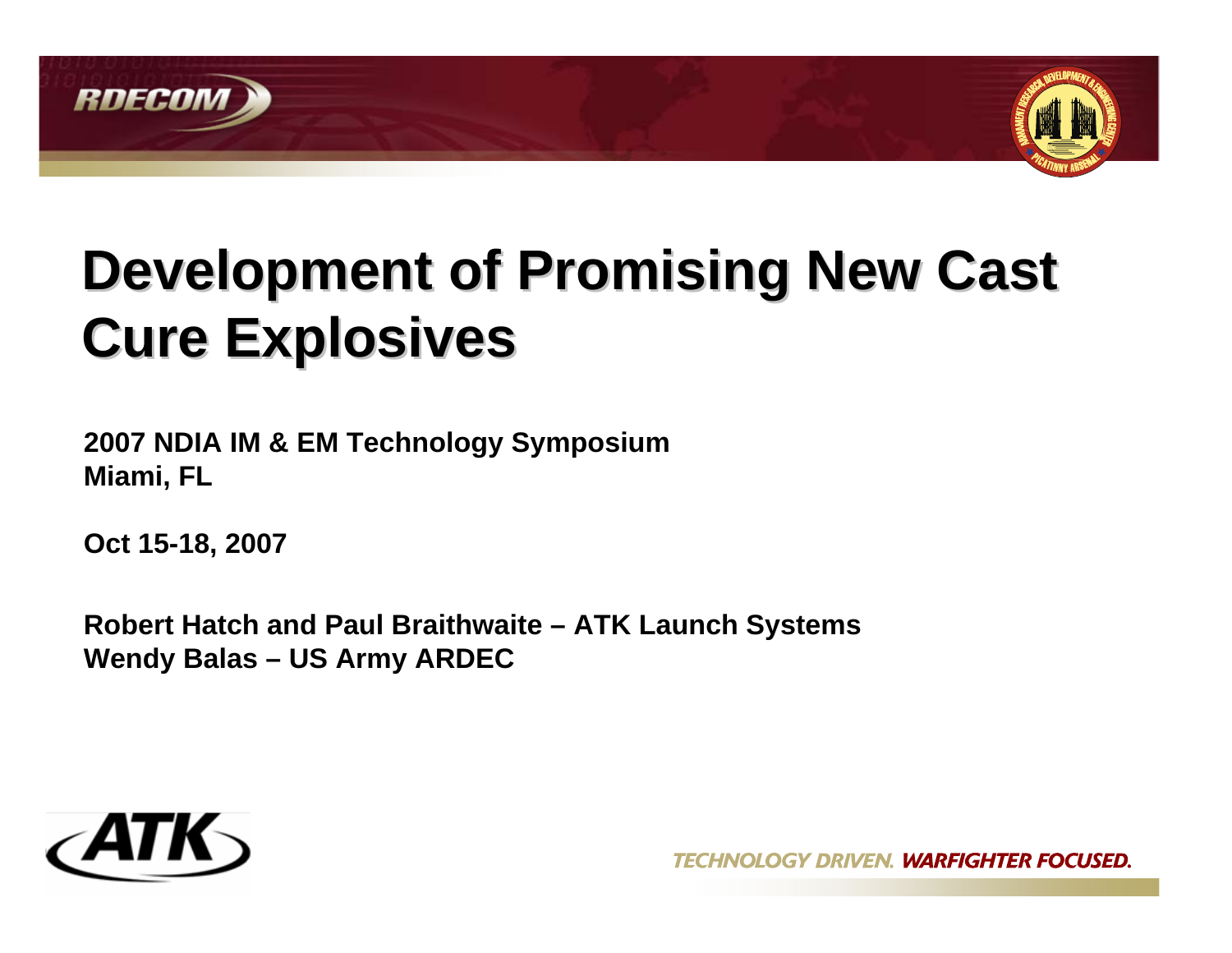

**Acknowledgement**



Appreciation is extended to:

# **Ms. Wendy Balas of ARDEC for her continuing support of this advanced technology initiative**



**GY DRIVEN. WARFIGHTER FOCUSED.**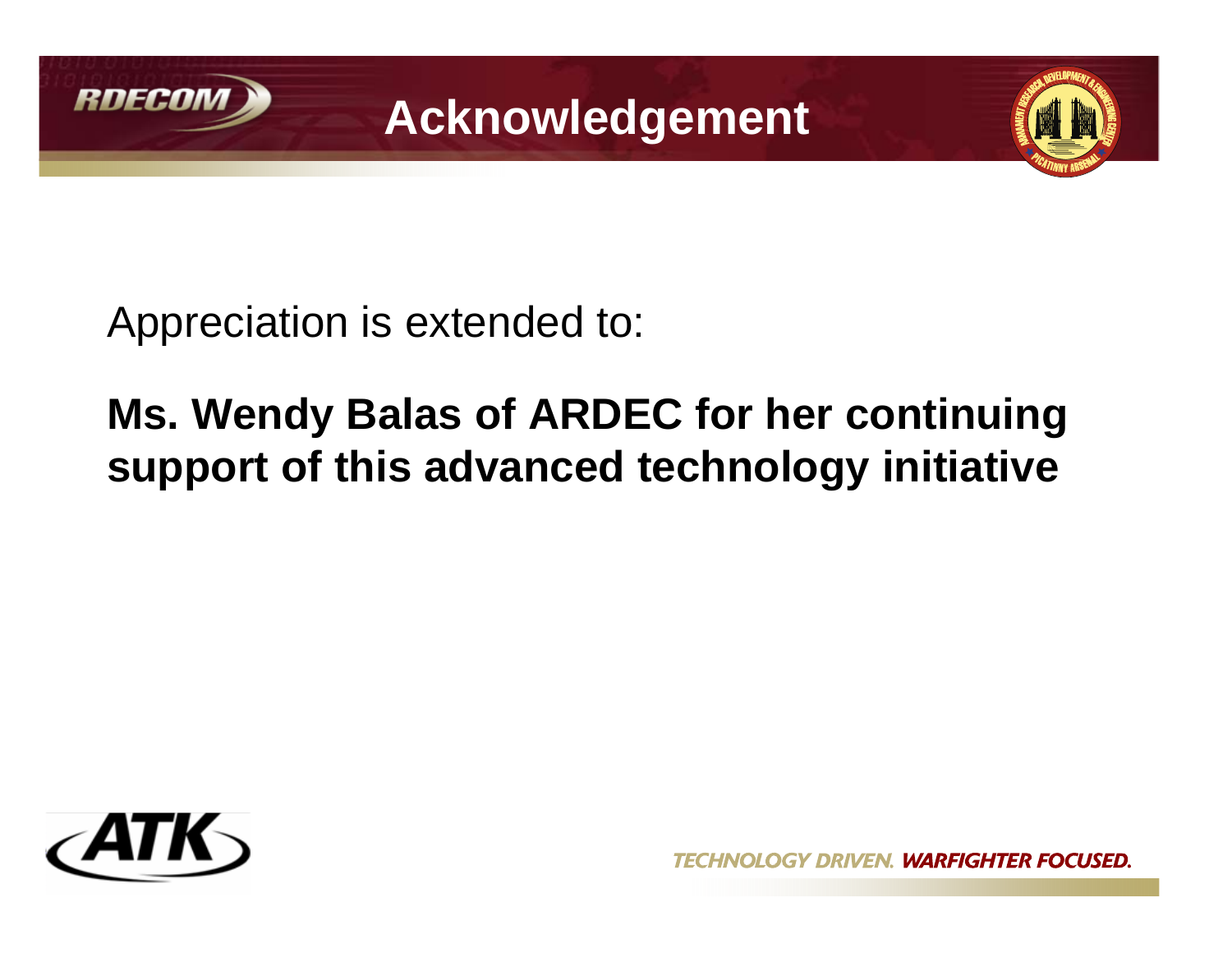

# **Outline**



- **Objective and approach**
- **Performance**
- **Formulation processing**
- **Shock Sensitivity**
- **Bullet Impact**
- **Cook-off**
- **Summary**

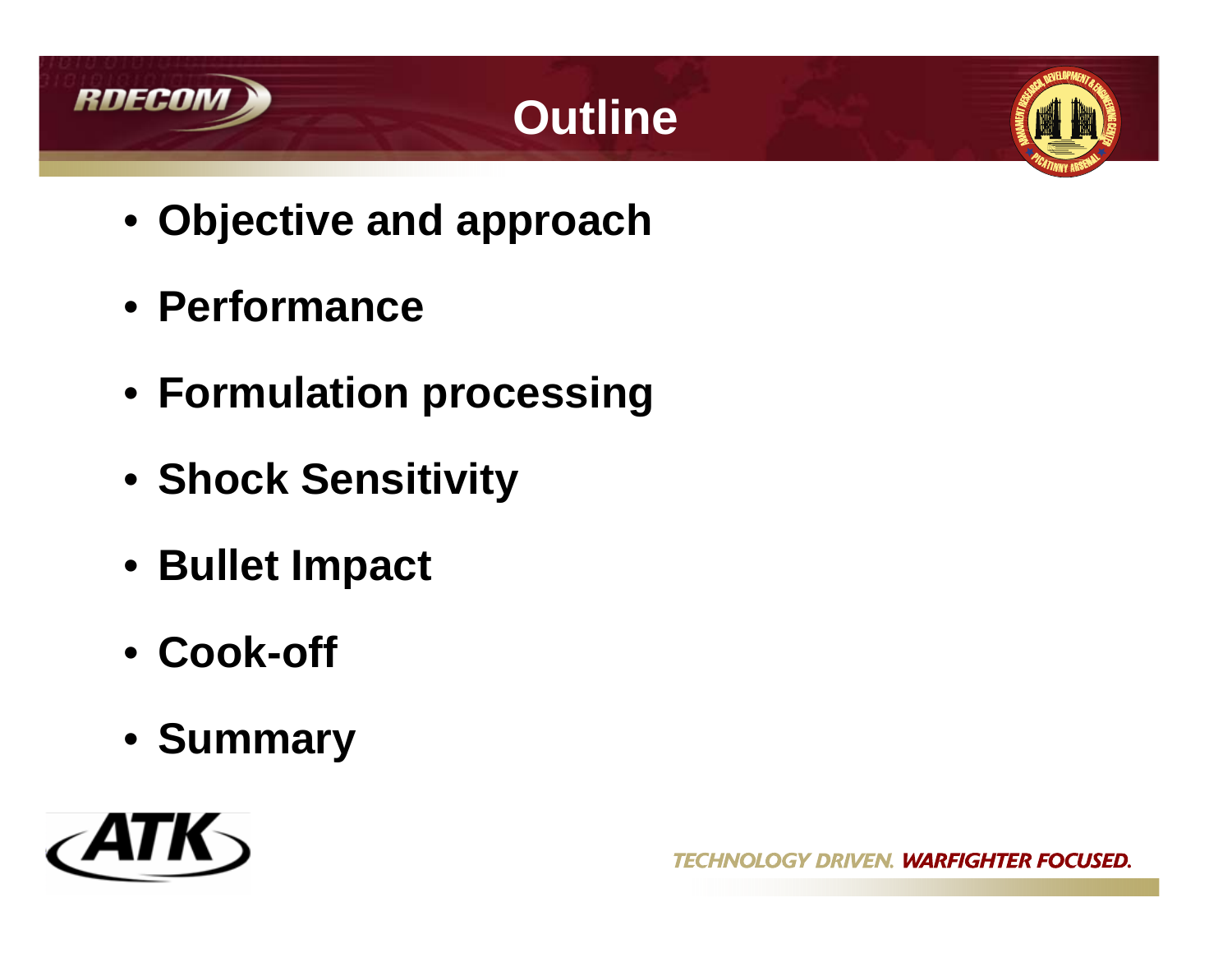# **Objectives and Approach**



### **Objectives: Develop new cast cure explosives which meet the following criteria:**

- **Improved performance over PBXN-110**
- **Equivalent IM response to PBXN-110**
	- Measured by shock sensitivity, bullet impact sensitivity, and cook-off

### **Approach: Increase solids loading to 89% in an HTPB binder system**

- **Non-aluminized formulation DLE-C051 for metal-driving applications**
- **Aluminized formulation DLE-C050 for dual purpose applications metal driving and blast**



**RDECOM**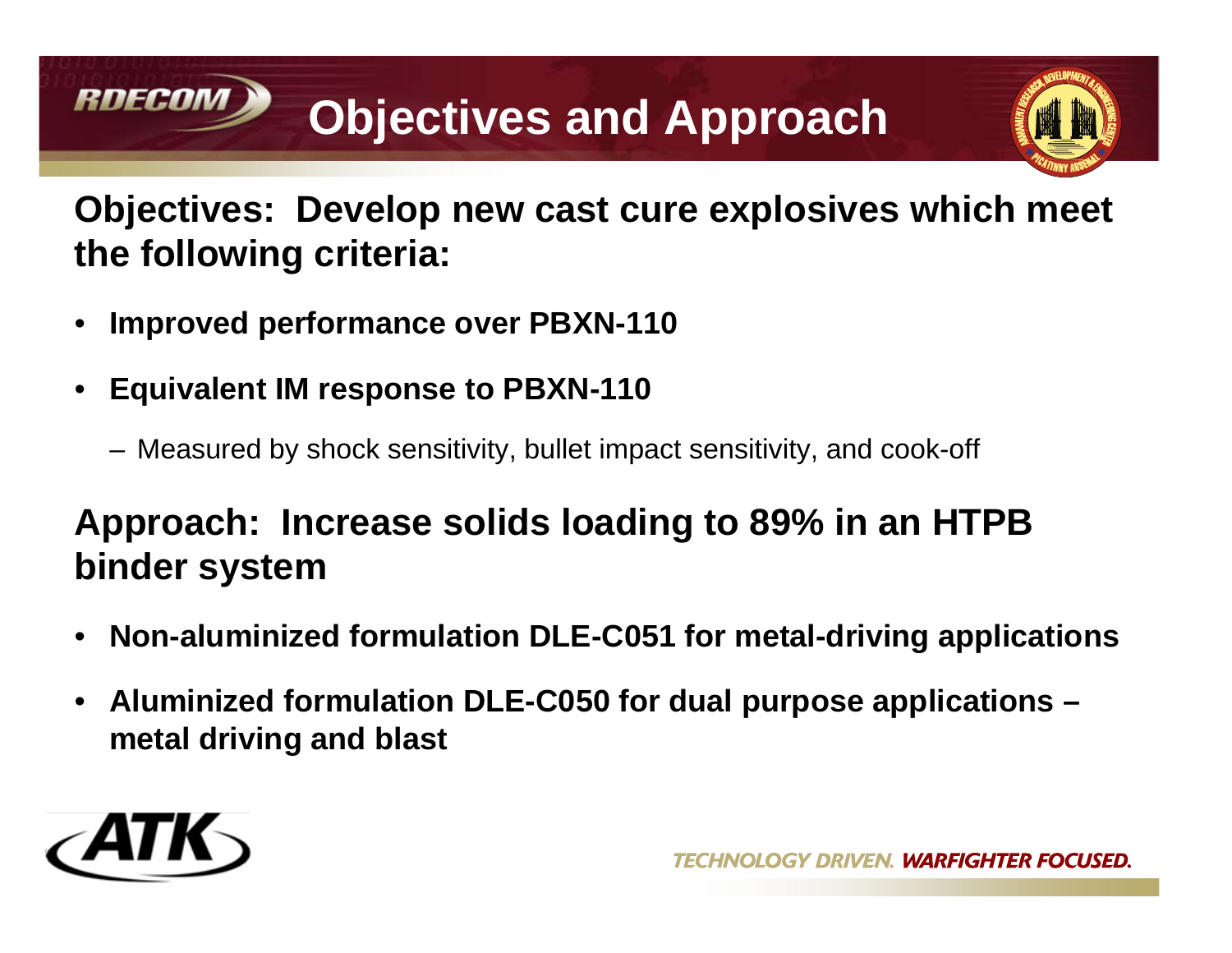# **Theoretical Performance**



### **Cheetah performance prediction comparison to PBXN-110:**

- **DLE-C051 has 4.5% increase in Energy**  $@VVV_0=6.5$
- **DLE-C050 has 31% increase in total mechanical energy (blast)**
- **Cylinder expansion testing is planned to quantify delivered energy**

| <b>Formulation</b>                                      | <b>DLE-C050</b> | <b>DLE-C051</b> | <b>PBXN-110</b> |
|---------------------------------------------------------|-----------------|-----------------|-----------------|
| <b>HMX</b>                                              | 74              | 89              | 88              |
| Aluminum                                                | 15              | 0               | $\Omega$        |
| <b>HTPB/Plasticizer</b>                                 | 11              | 11              | 12              |
| Total Solids (%)                                        | 89              | 89              | 88              |
| Density (g/cc)                                          | 1.776           | 1.705           | 1.678           |
| $P_{ci}$ (Kbar)                                         | 247             | 264             | 249             |
| $V_d$ (km/s)                                            | 7.59            | 7.89            | 7.75            |
| CJ Temperature $(^{\circ}K)$                            | 4734            | 3757            | 3682            |
| Energy $\textcircled{a}$ V/V <sub>o</sub> = 6.5 (kJ/cc) | 8.15            | 7.22            | 6.91            |
| <b>Total Mechanical Energy (kJ/cc)</b>                  | 11.46           | 9.10            | 8.77            |



RNFCON

**GY DRIVEN. WARFIGHTER FOCUSED.**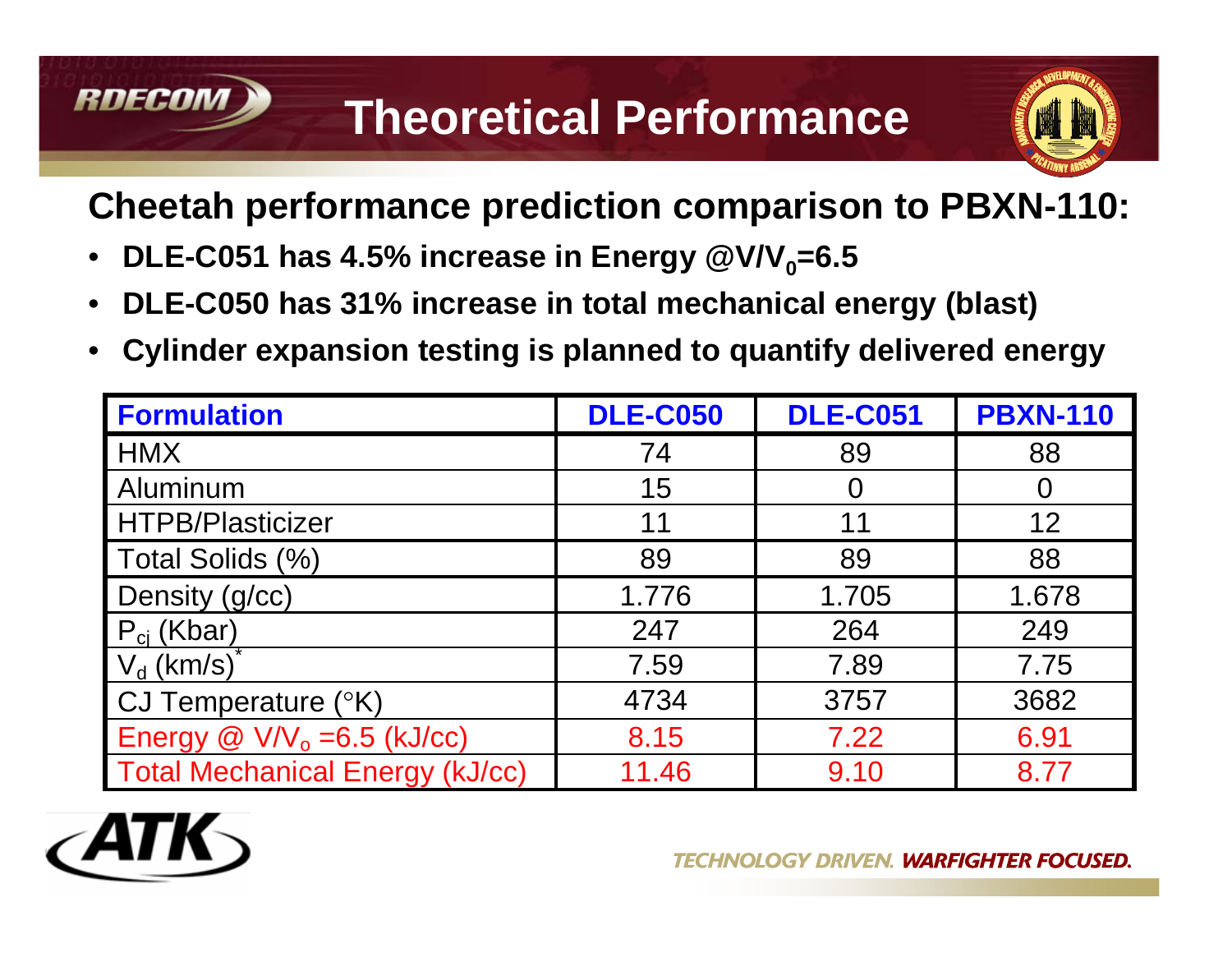



### **Processing at 89% solids with a bimodal blend of HMX (coarse and fine) was a significant challenge**

• **A new plasticizer reduced mix viscosity compared to IDP used in PBXN-110**

| <b>Formulations at 88% Solids</b> |                 |                        |  |  |
|-----------------------------------|-----------------|------------------------|--|--|
| <b>Formulation</b>                | <b>PBXN-110</b> | <b>HMXcast 02</b>      |  |  |
| l HMX                             | 88%             | 88%                    |  |  |
| <b>Plasticizer</b>                | IDP             | <b>New Plasticizer</b> |  |  |
| <b>EOM Viscosity (kp)</b>         | 35              | 9.5                    |  |  |

- **A special grind of fine HMX reduced viscosity about 6 kP**
- **Excellent casting and flow of mixes**



**DRIVEN. WARFIGHTER FOCUSED.** 

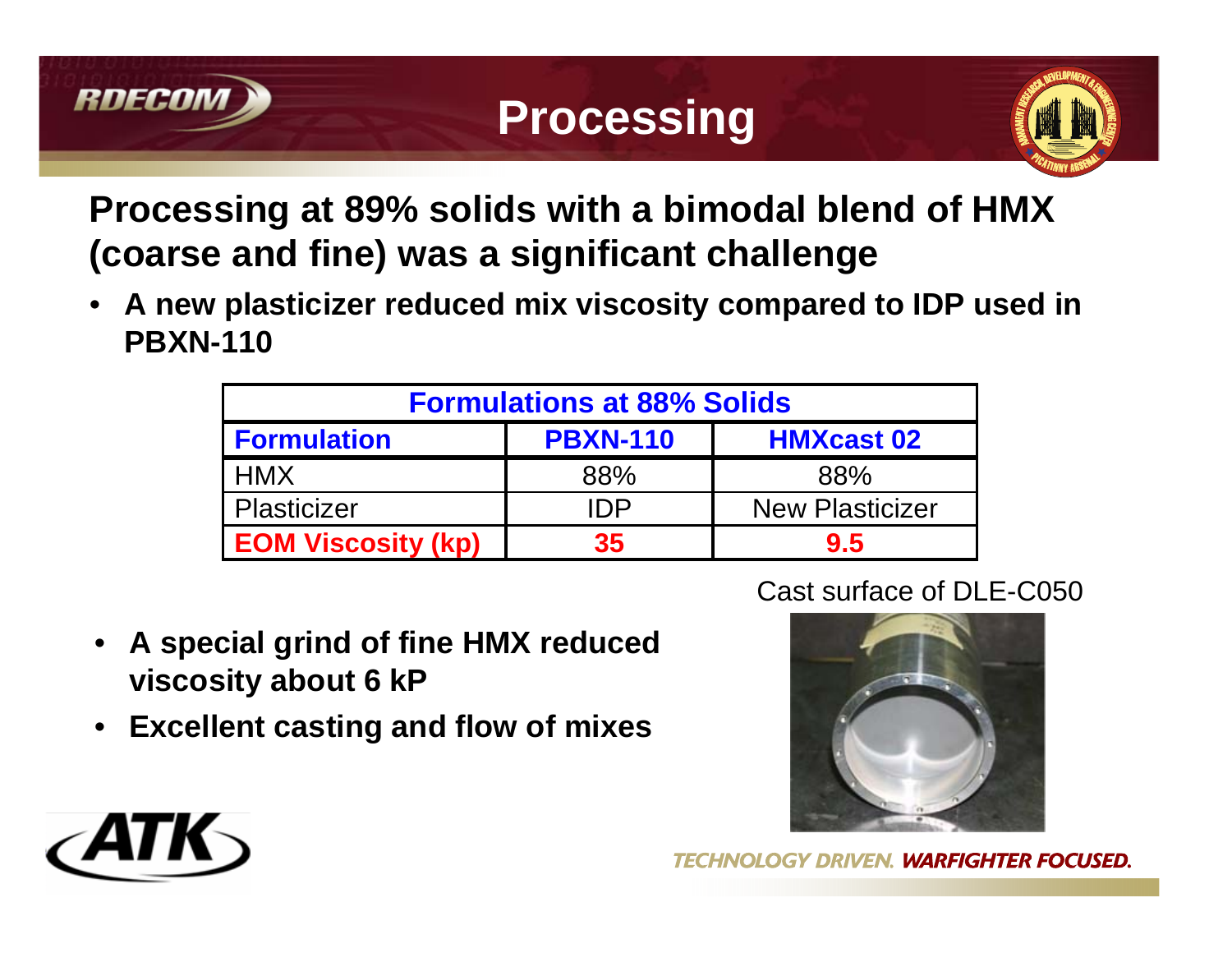

# **Shock Sensitivity**



### **Large Scale Gap Test (LSGT) conducted**

• **Sensitivity similar to PBXN-110**



| <b>Formulation</b>      | Go/No-go<br># Cards |
|-------------------------|---------------------|
| I DLE-C050              | 173/175             |
| $\blacksquare$ DLE-C051 | 176/177             |



### LSGT of DLE-C051

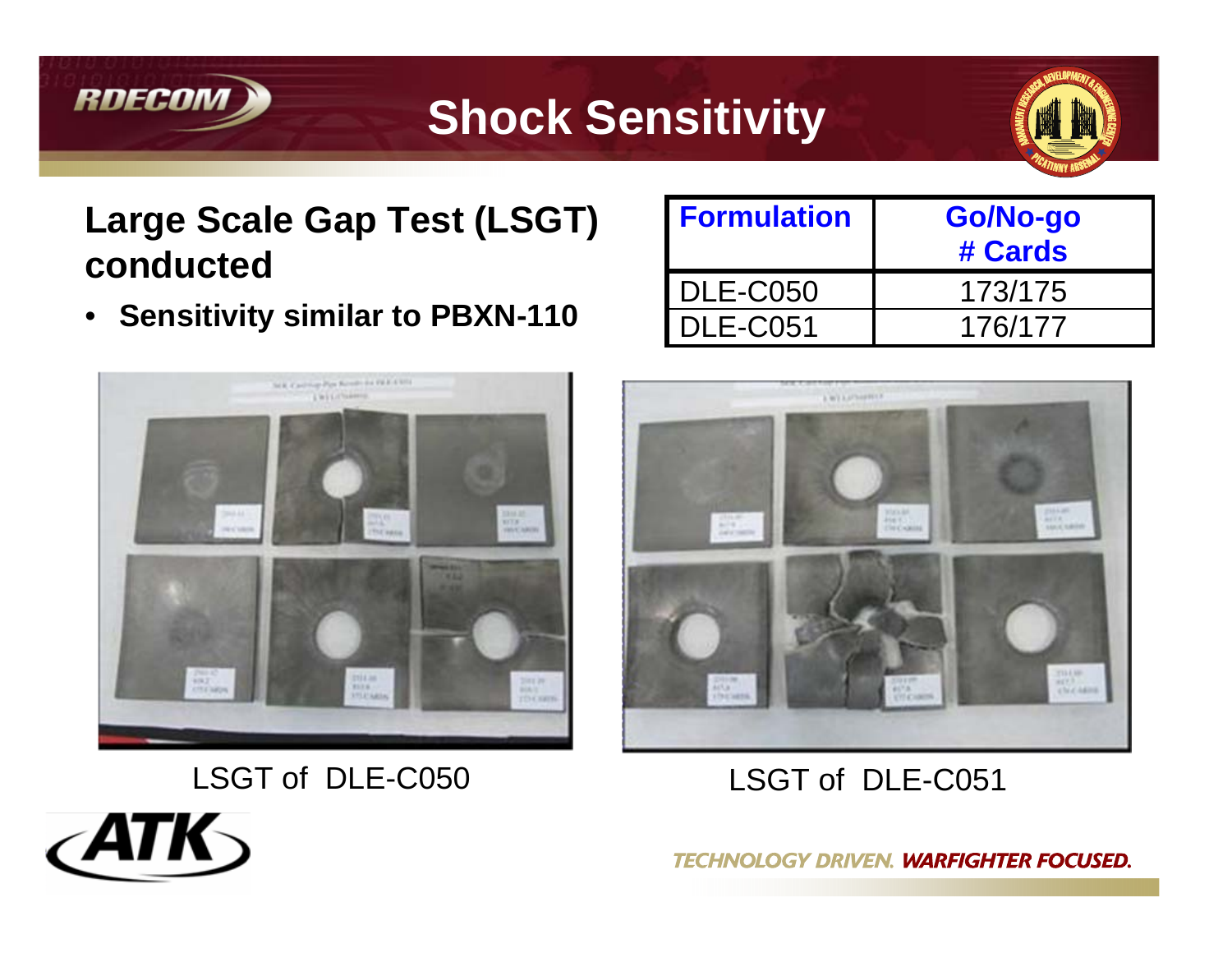

# **Bullet Impact Testing**



# **Overall View**

- **Data acquisition**
	- Pressure
	- High speed digital video
	- Both were very useful!

### **50 caliber impact of bare ½ lb billet is used for initial screening**



### **Close-Up Of Billet**

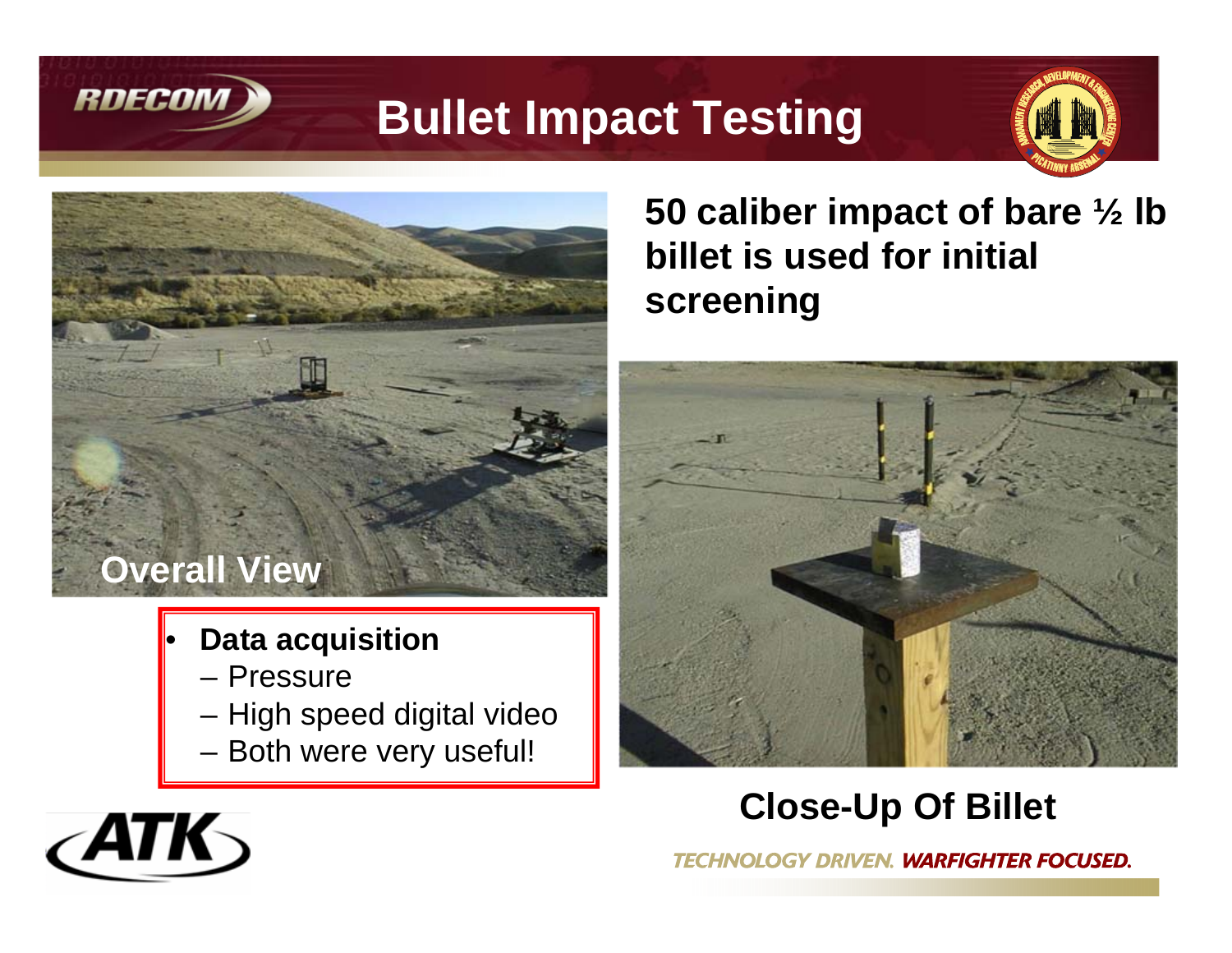

8

# **Bullet Impact Results**



**No reaction evident in bullet impact of DLE-C050**

• **Blast overpressure same as inert sample**

**Bullet impact of bare billet of DLE-C051 is planned along with bullet impact of 3.2 in. generic shaped charges of both formulations**



OGY DRIVEN. **WARFIGHTER FOCUSED.**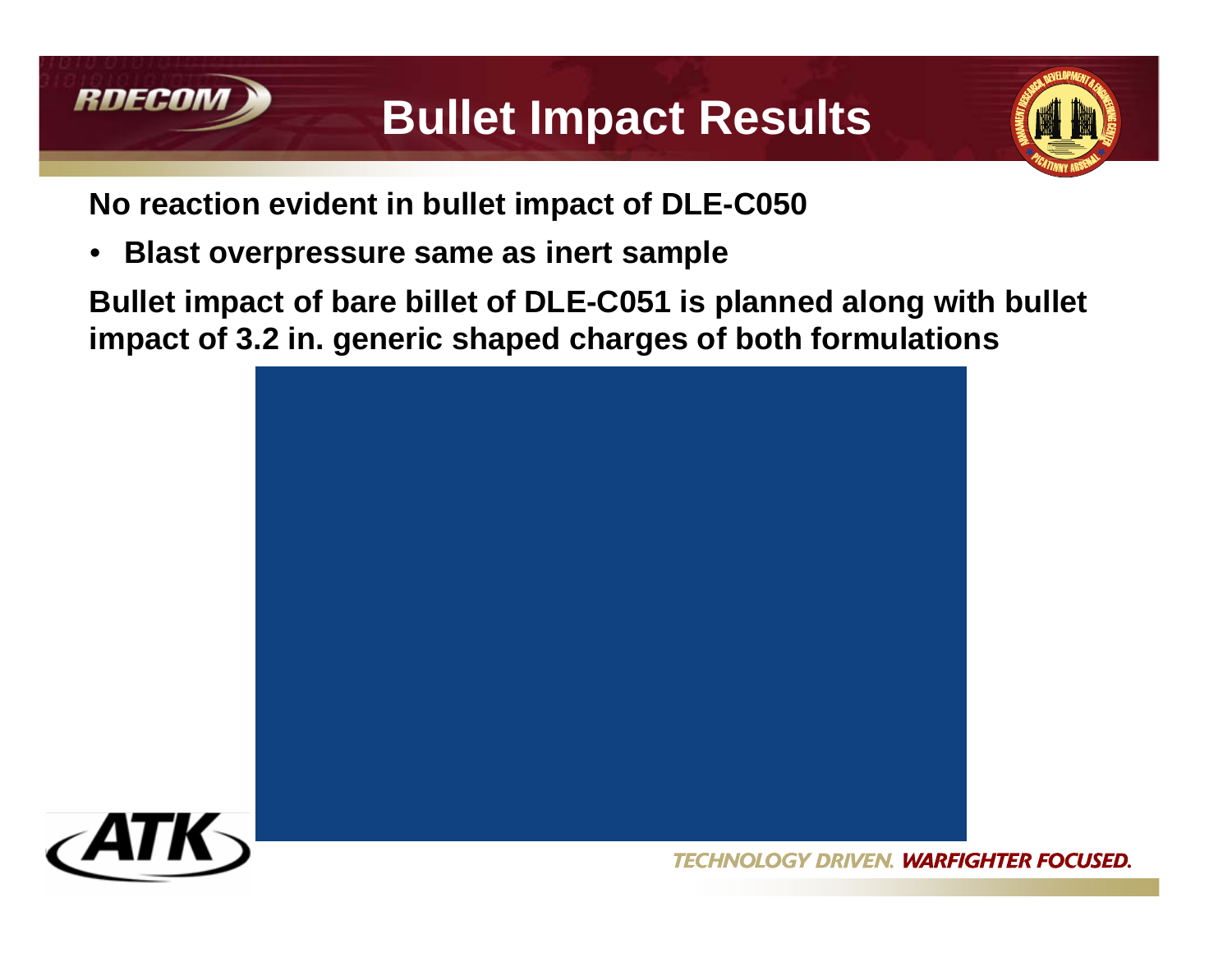

### **Variable Confinement Cookoff Testing (VCCT) used to evaluate formulations**

• **VCCT testing of DLE-C050 showed excellent results**

| <b>VCCT of DLE-C050</b>        |                                     |                       |  |  |  |
|--------------------------------|-------------------------------------|-----------------------|--|--|--|
| <b>Wall Thickness</b><br>(in.) | <b>Reaction Temperature</b><br>(°C) | <b>Reaction Level</b> |  |  |  |
| 0.030                          | 182                                 | burn                  |  |  |  |
| 0.045                          | 167                                 | pressure rupture      |  |  |  |
| 0.060                          | 182                                 | pressure rupture      |  |  |  |
| 0.075                          | 186                                 | pressure rupture      |  |  |  |
| 0.090                          | 172                                 | deflagration          |  |  |  |

- **VCCT planned with DLE-C051**
- **Slow cookoff testing planned with 3.2 in. generic shaped charges**



**RDFCO**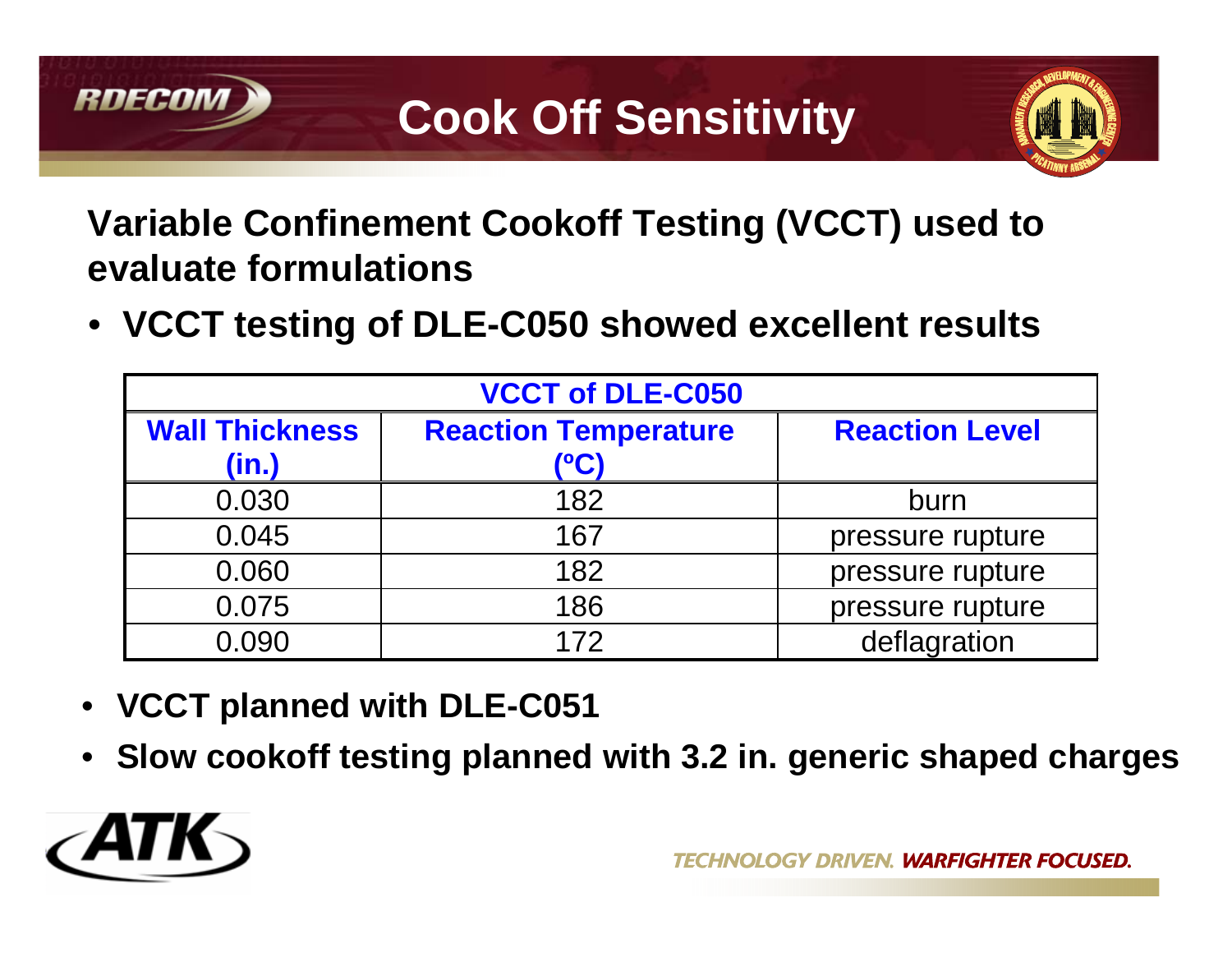

# **VCCT of DLE-C050**





0.030"







0.090"



 $\angle$ ATK 10